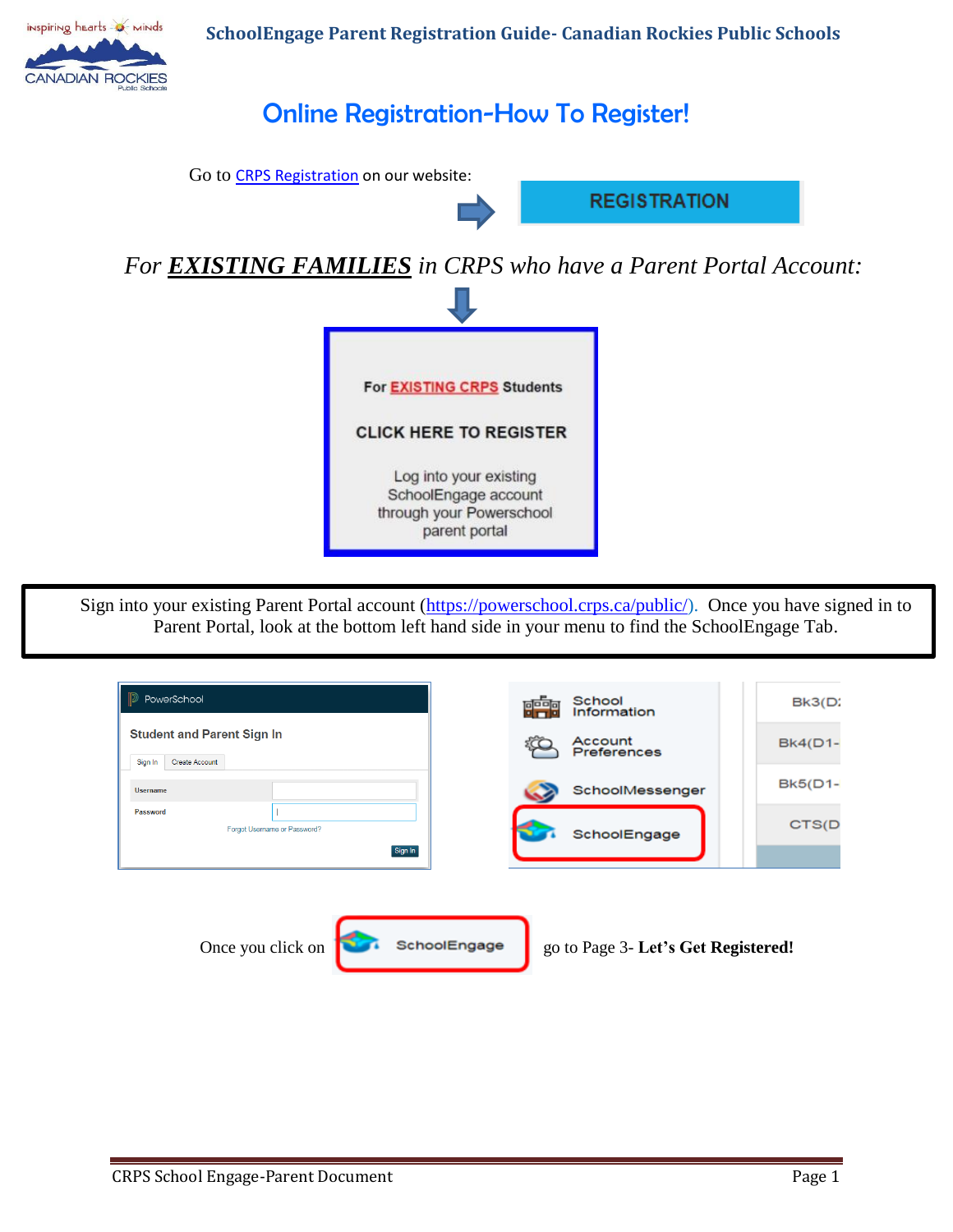**SchoolEngage Parent Registration Guide- Canadian Rockies Public Schools**





## **Create a new account or sign in if you have already created an account. (crps.schoolengage.ca)**

*If families are returning to register (for example your child was previously registered with CRPS 2 yrs. Ago), proceed by typing in your email address. You will then get a message that says 'Email address already exists". Click on 'Forgot Password" and it will reset your password. You will now be able to sign in to School Engage.*

| SchoolEngage                           |         |
|----------------------------------------|---------|
| <b>Canadian Rockies Public Schools</b> |         |
| Sign In                                |         |
| <b>FMAIL</b>                           |         |
| Email                                  | ⊻       |
| Please enter your email address        |         |
| <b>PASSWORD</b>                        |         |
| Password                               | ۵       |
| Please enter your password             |         |
| Forgot password?                       |         |
| Create new account?                    | Sign In |

Once the account has been created, you will receive an email. You **MUST** open the email and click on the link to validate the registration in order to be able to continue on to the registration form. You still will need to sign in to SchoolEngage to access the registration form. **Go to Page 3 "Let's Get Registered!"**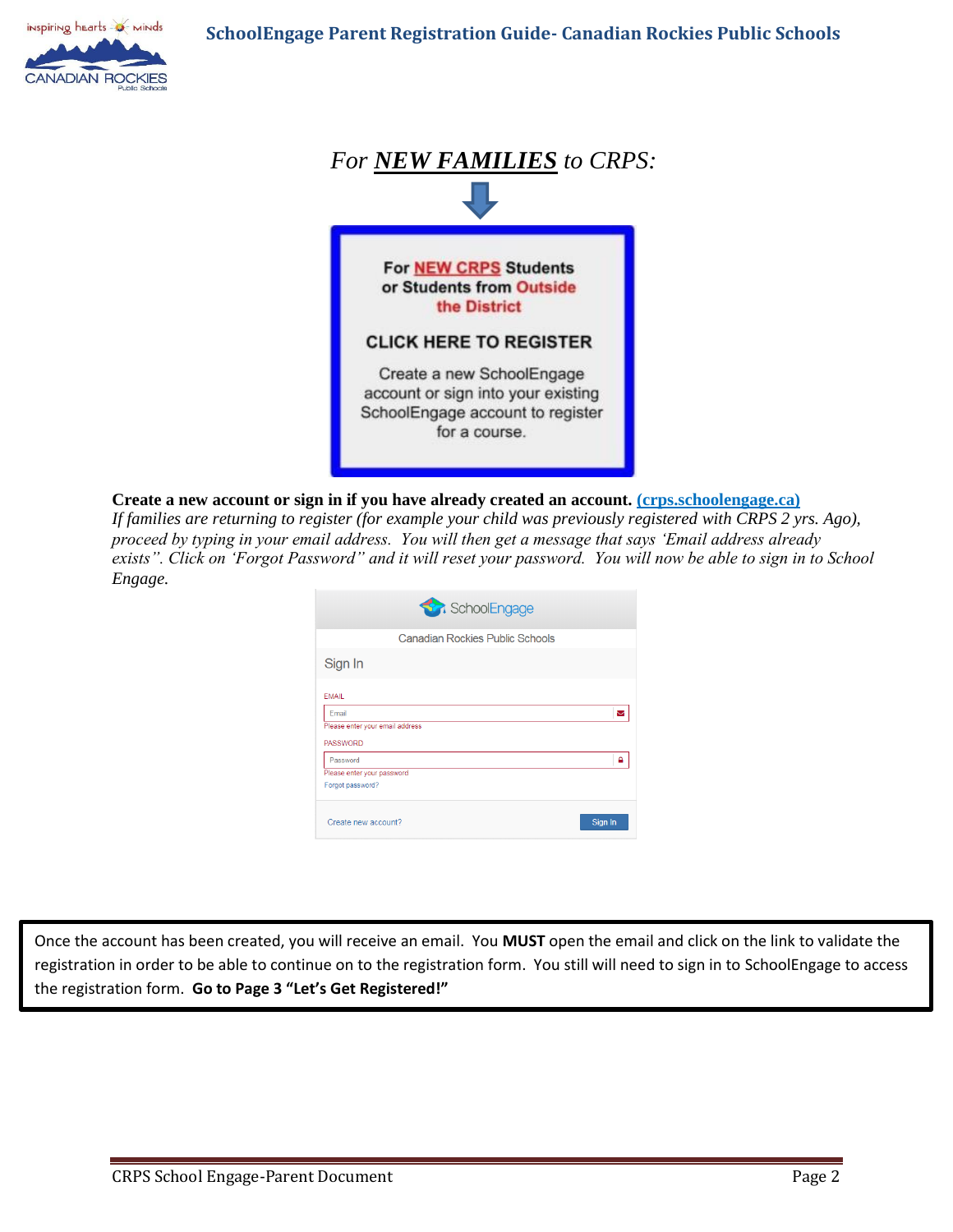

## **Let's Get Registered**

**1. CLICK on Add New Student and fill in information. If your child's name is listed under student then click on your child's name.**

| SchoolEngage                        | Add Student            |                                        | $\mathcal{N}^-$          |
|-------------------------------------|------------------------|----------------------------------------|--------------------------|
|                                     | <b>First Name</b>      | <b>Birth Date</b>                      |                          |
| <b>谷</b> Home                       | First Name             | <b>Birth Date</b>                      | 雦                        |
| My Calendar                         | Last Name<br>Last Name | Gender<br>Gender                       | $\overline{\phantom{a}}$ |
| $\mathcal{E}^{\mathbf{L}}$ Students | Middle Name            |                                        |                          |
| & Add Student                       | Middle Name            |                                        |                          |
| $?$ Help                            |                        | $\mathbf x$<br>Cancel<br>$\mathcal{L}$ | Save                     |

**2. Click on your childs name you need to register. Please click on New in the proper Registration Form for the year on the right side.** 

|                                                                               | <b>Forms</b>                                                                                                              |            |
|-------------------------------------------------------------------------------|---------------------------------------------------------------------------------------------------------------------------|------------|
|                                                                               | ↓ *2021-2022 CRPS Registration Kindergarten-Gr. 12 (NEXT SCHOOL YEAR 2021/22)                                             | Nev        |
| Kindergarten to Grade 12<br>Registration. (Choose the<br>correct school year) | Kindergarten - Grade 12 Registration for <b>NEXT SCHOOL YEAR 2021-22 School Year</b><br>(Starting School August 30, 2021) |            |
|                                                                               | No applications, try to refresh.                                                                                          |            |
| <b>Distance Education Registration</b>                                        | > 2020-2021 CRPS Registration Kindergarten-Grade 12 (CURRENT SCHOOL YEAR)                                                 | <b>New</b> |
| <b>School Bus Registration (Choose</b>                                        | > 2020-2021 Distance Education Course Registration                                                                        | <b>New</b> |
| the correct school year)                                                      | School Bus Registration 2020-2021                                                                                         | <b>New</b> |
| <b>Summer Calm</b>                                                            | School Bus Registration 2021-2022                                                                                         | <b>New</b> |
| (On-site Registration)                                                        | > Summer Calm Registration 2021                                                                                           | <b>New</b> |
| Virtual Summer School and<br><b>Virtual CALM Registration</b>                 | > Virtual Summer School and Virtual CALM 2021                                                                             | New        |